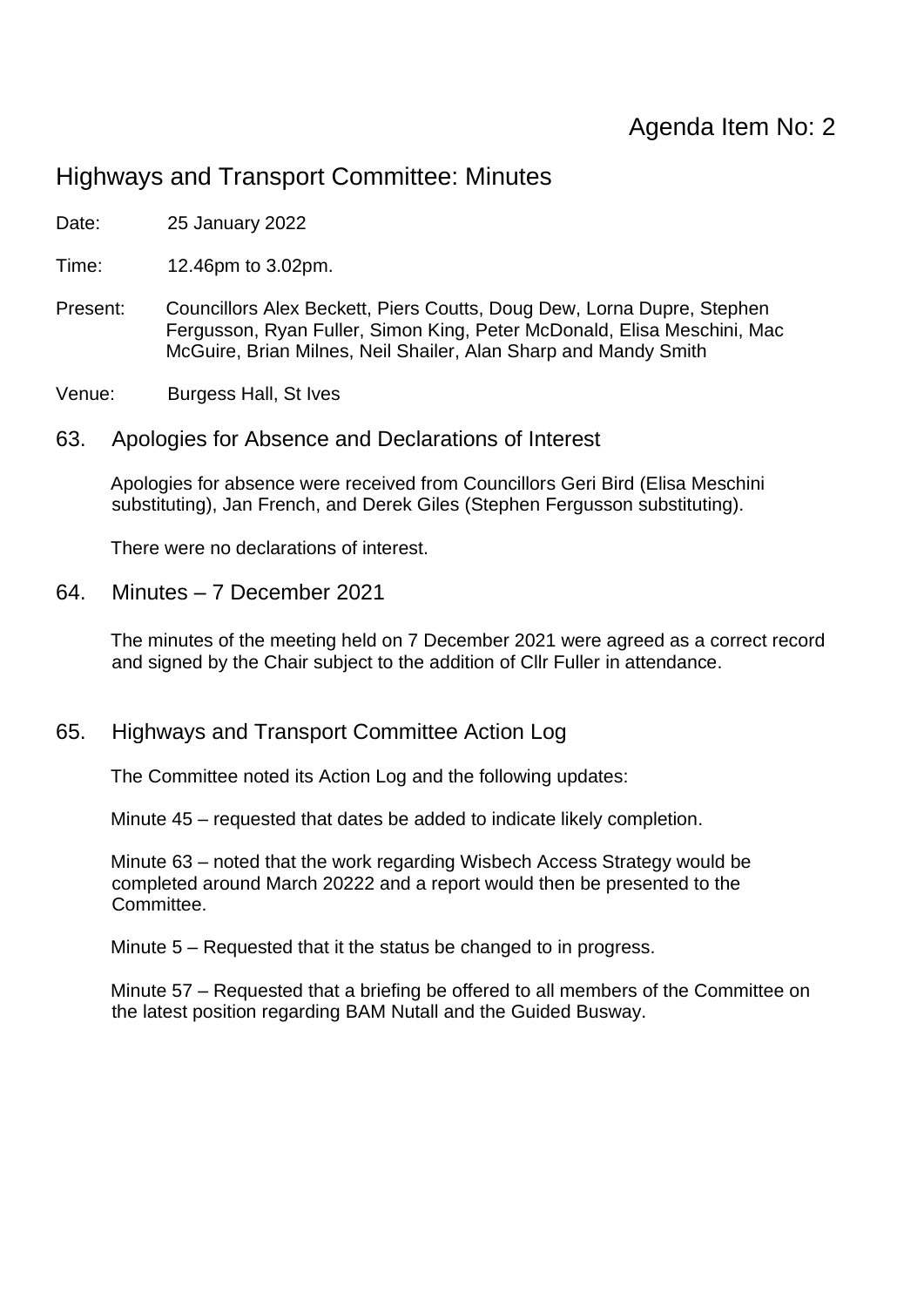#### 66. Petitions and Public Questions

The Committee received public questions and they were taken during the relevant agenda item. The questions and responses are contained at Appendix A of the minutes.

### 67. Parking Enforcement and Permits System

The Committee received a report that sought authorisation Parking Information Technology system and delegate the award of the contract following the completion of the tender process. Introducing the report officers explained that the system underpinned all the activities of the enforcement team. It was intended to ensure that the system was able to be adapted to take account of future developments and legislative changes, in particular readiness for TMA 6. There were also complexities that were being addressed regarding parking enforcement outside of Cambridge city. The system would also have capabilities for processing environmental charges such as Ultra Low Emission Zones (ULEZ) should they be introduced.

Question received from Jim Chisolm question.

During discussion Members:

- Requested that regarding paragraph 2.4 of the report, relating to European Union procurement law, future reports be amended to reflect that such references were no longer required.
- Confirmed that from June 2022 TMA 6 powers were available to the Council within Cambridge City to begin with and would be able to be expanded in the future.
- Acknowledged that powers to curb pavement parking were likely to come forward in the near future and the system would be able to account for such legislative changes.
- Noted that Huntingdonshire District Council was not taking part in the procurement as it had its own enforcement and collection provision.

It was resolved unanimously to:

- a) Authorise Cambridgeshire County Council (CCC) to commence the procurement for the IT contract for Civil Parking Enforcement (CPE) and Parking Permit System for a term of two years from June 2022 with an option to extend for two years, through the Eastern Shires Purchasing Organisation; and
- b) Delegate the authority to the Executive Director, Place & Economy, in consultation with the Chair of the Highways and Transport Committee, to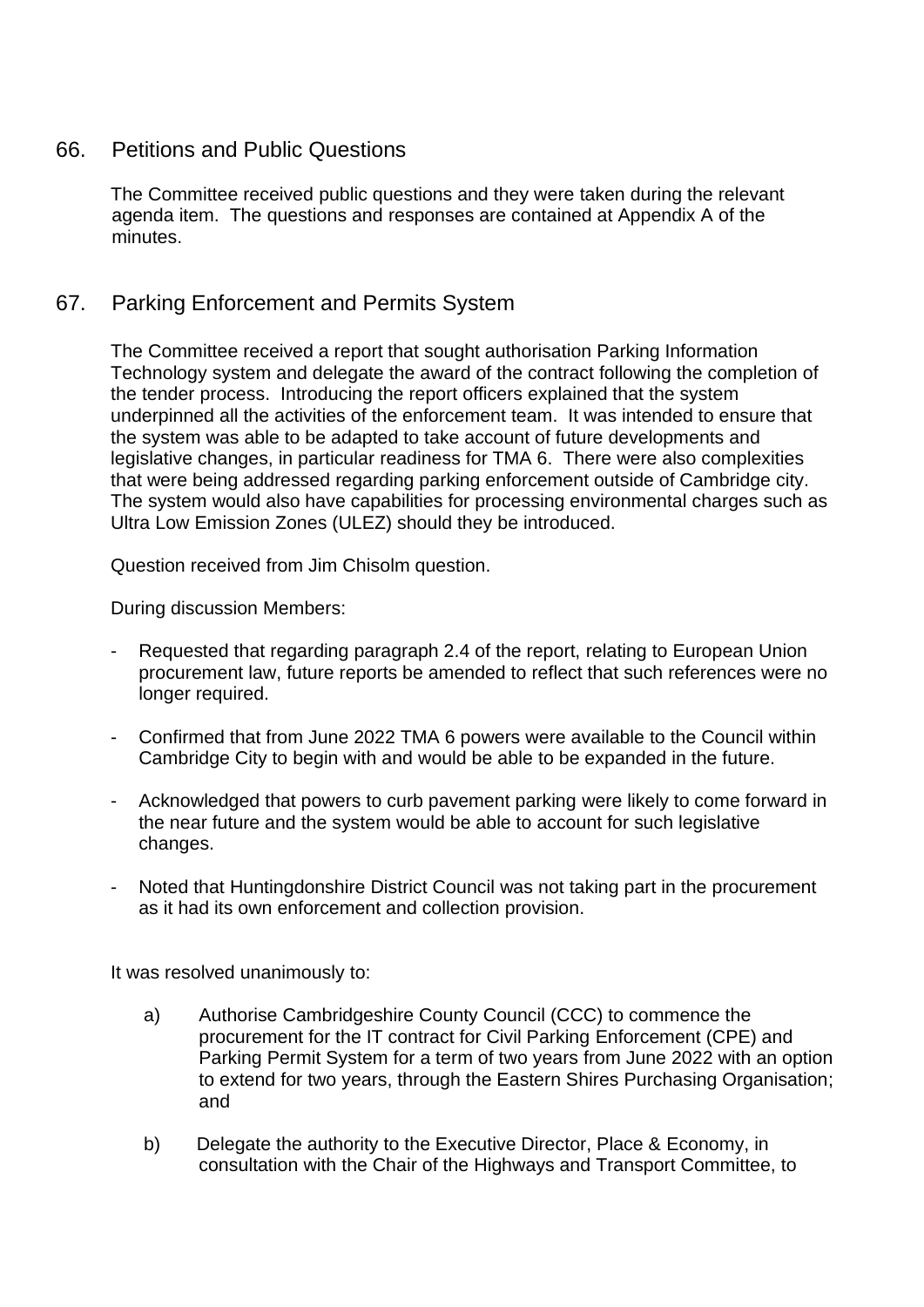appoint contractors following a competitive process and complete all necessary contractual documents in accordance with Council Procedures.

#### 68. Highway and Capital Maintenance Programme 2021/22 Schemes Over £500k

The Committee received a report regarding the Highway Capital Maintenance programme. The report sought the Committee's approval for a total of 7 schemes that individually exceeded £500k.

In discussing the proposals Members:

- Sought further information regarding the proposed works at the A505, Duxford. The presenting officer explained the proposed works were for the replacement of safety barriers. The scheme was being reviewed to ensure best value; however, it was a complex location.
- Welcomed the substantial amount of money allocated for the resurfacing of Cromwell Road Wisbech
- Noted that the Committee was approving a delegation to the Executive Director to approve the scheme when it was ready to progress in consultation with the Chair and Vice Chair of the Highways and Transport Committee. Therefore, any concerns, such as the cost of the A505 scheme would be noted and address prior to approval.
- Drew attention to Haddenham Hill Row Causeway and the cost of the road to maintain. Members noted that the work was advertised to begin 8 days ago and recognised that due to the costs it required Committee approval. However, it was requested that communications regarding proposed works were accurate and did not confuse residents.
- Noted that there were numerous factors that needed to be considered when deciding upon the work to be undertaken to achieve best value environmentally and financially.

It was resolved unanimously to:

- a) approve the procurement of 7 schemes for commissioning and delivery as set out in table 1; and
- b) To delegate the contract award decision to Executive Director in consultation with Chair and Vice Chair of the Highways and Transport **Committee**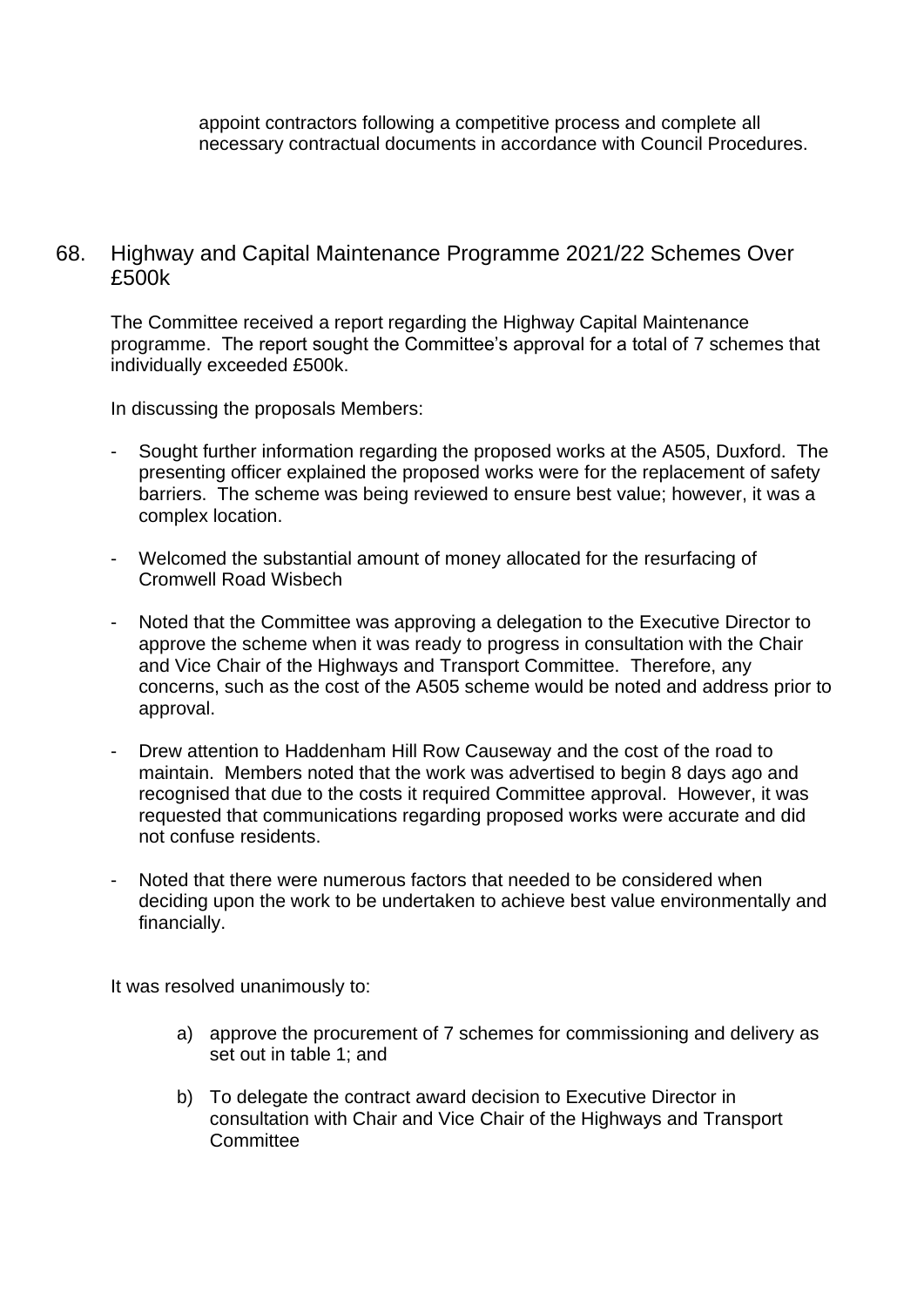#### 69. Winter Service Fleet Procurement

The Committee considered a report that sought the approval for the procurement of the winter service fleet. Attention was drawn by the presenting officer to paragraph 1.12 of the report that contained an error and should have stated 45% not 40%. The Committee noted that the procurement exercise had resulted in 2 tender returns.

In discussing the report Members:

- Drew attention to only 2 tenders having been received and questioned as to whether that was typical and replicated in other local authorities. Officers explained that there were not many suppliers of such vehicles, and it was not surprising that so few tenders had been received.
- Noted that the decision to lease vehicles would not have affected the number of companies bidding for the contract.
- Questioned whether an assessment of leasing vehicles versus purchasing had been undertaken. Officers undertook to provide details regarding the evaluation and the results. **ACTION**
- Confirmed that the contract included the servicing and repair of the vehicles and the system that tracked and controlled the spreading of salt.
- Commented that companies would find it difficult to source 37 gritters when only given 6 months' notice and it was essential that procurement exercises had sufficient lead times to maximise the number of tenders and achieve best value. It was also suggested that smaller contracts combined with the Winter Service Contract may also be a benefit. The presenting officer informed the Committee that the procurement process began 18 months ago and that the points raised would be considered when moving into the next procurement process.
- Sought Member involvement in the process at an earlier stage of the process and commented that winter maintenance had posed problems financially with increased costs and despite work undertaken by former County Councillor Ian Manning, there did not appear to be a thorough understanding of the costs and reasons.
- Suggested that a report be scheduled on the forward agenda plan at the appropriate point

It was resolved to:

- a) approve the procurement of 7 schemes for commissioning and delivery as set out in table 1.
- b) To delegate the contract award decision to Executive Director in consultation with Chair and Vice Chair of the Highways and Transport **Committee**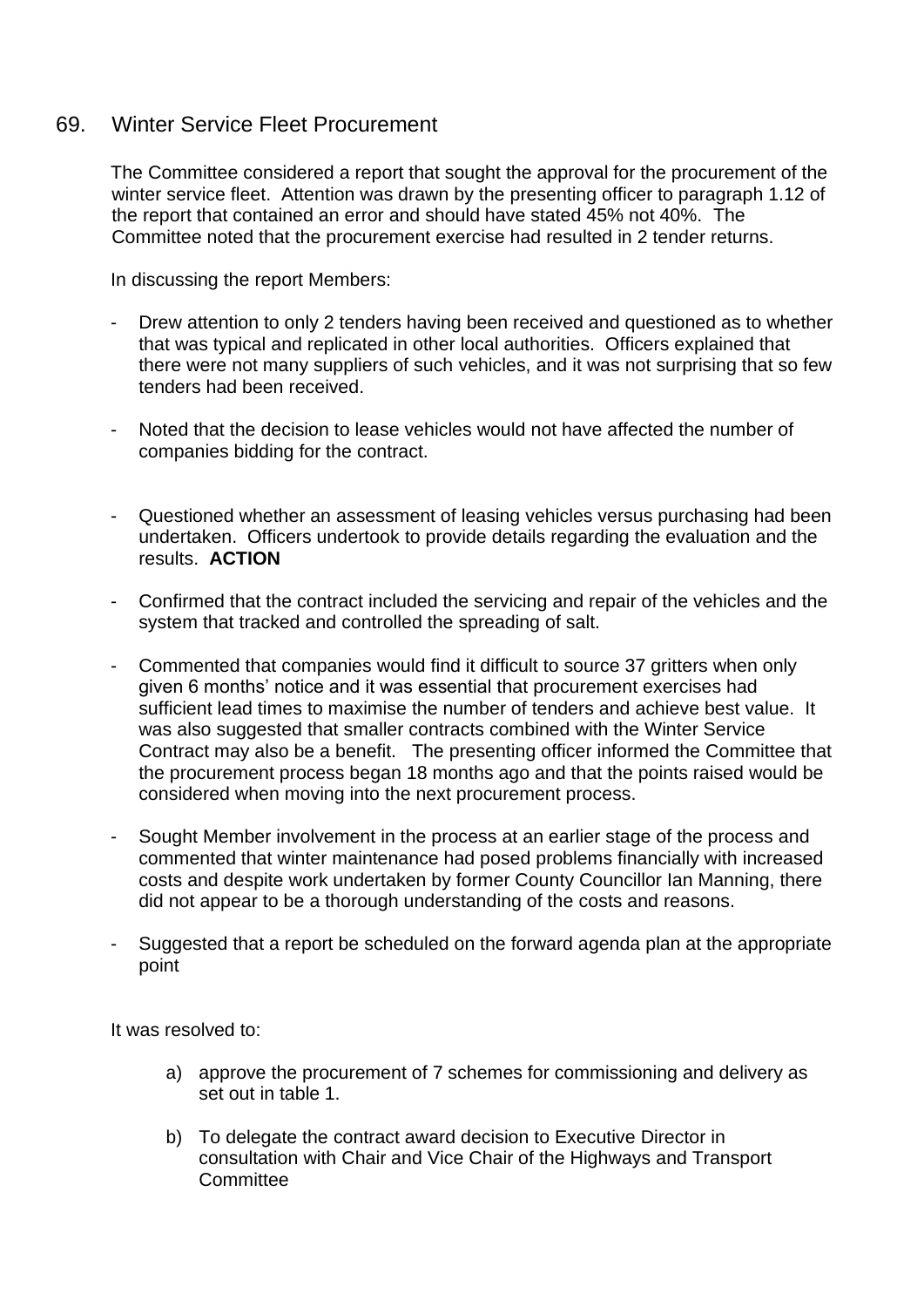#### 70. 20mph Schemes

Members received a report that sought agreement for a process regarding the implementation of 20mph schemes. Specifically, the report requested approval for the establishment of a separate 20mph fund, process, the prioritisation parameters, and the establishment of a cross-party Working Group to review the proposed scoring criteria and consider the minimum level of funding required from third parties when making an application.

During discussion Members:

- that a new budget would be identified once the Working Group had met and decided the level of funding required and when it would be drawn upon. It was also noted that it would not impinge on the Local Highway Improvement (LHI) funding.
- Drew attention to Appendix 1 of the report and noted that evidence of public support did not include Parish Councils and therefore requested they be included.
- Commented that there did not appear to be a reference to 20mph limits outside schools which was one of the most useful implementations.
- Commented that there were often unforeseen impacts due to traffic calming measures such as vibrations in houses that affected residents. It was therefore essential that the local community was supportive of traffic calming measures through effective consultation.
- Welcomed the establishment of a cross-party Member working group.
- Emphasised that LHI funding should not be used to avoid funding road safety schemes.
- Expressed concern regarding the criteria for a mean speed of 24mph that would result in most rural villages being excluded and highlighted the unique challenges facing speed reduction in rural communities.
- Commented that it was important not to look at roads in isolation but part of wider zones.
- Requested that the Member working group be bold and determined and it focusses on how schemes could be delivered rather than could they be delivered.

In summing up the debate the Chairman noted the discussion around the prioritisation parameters and proposed with the unanimous agreement of the Committee that – *subject to the further work of the Working Group* be added to recommendation b)

It was unanimously resolved to: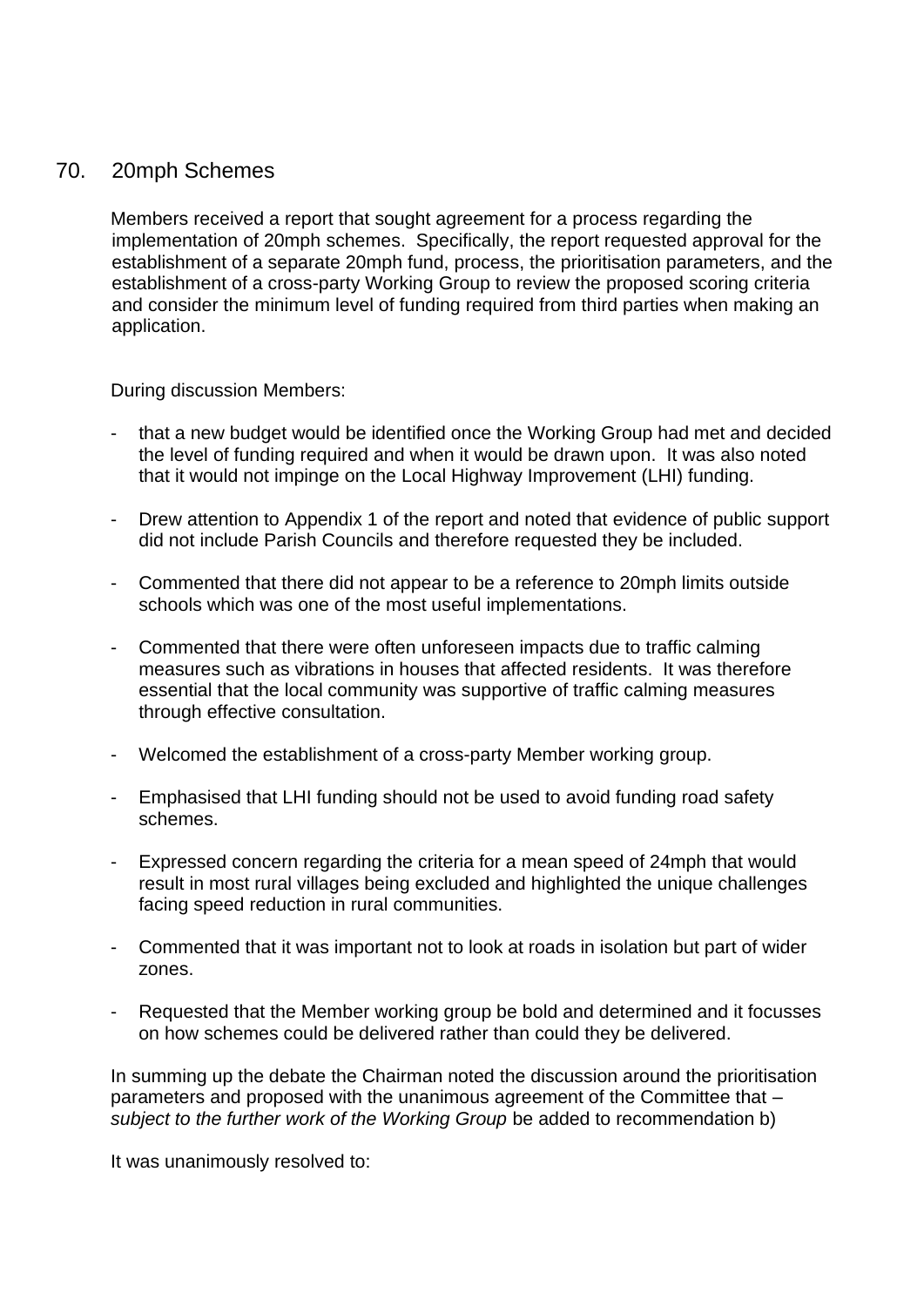- a) Approve the establishment of a separate 20mph fund and associated process;
- b) Agree the prioritisation parameters attached at Appendix 1 **(subject to the further work of the Working Group)**; and
- c) Agree the establishment of a cross-party Member working group on 20mph schemes

### 71. Finance Monitoring Report

The Committee received the November iteration of the Finance Monitoring Report. The presenting officer drew the Committee's attention to the main material changes since the last report that included an increased forecast underspend in Streetlighting, Highways Development Management anticipating significant additional income and a reduction in in the forecast income for Parking Enforcement.

Commenting on the report, Members:

- Sought clarification relating to parking enforcement. Officers explained that in the business plan, £1.5m was allocated as it was anticipated that it would likely underrecover. The funding could not be allocated to the budget line in order that it could be allocated from the COVID grant.
- Noted that actuals to date were carefully analysed and compared to the profiled budget. They were often impacted by seasonal changes, the speed of invoicing and accruals.
- Sought clarity regarding the Highways Maintenance spending that appeared to be far behind the budget. Officers undertook to review **ACTION**
- Requested an update regarding A1303 and the land acquisition issues that had delayed progress to update residents. **ACTION**
- Drew attention to the Local Highway Improvements (LHI) that appeared to be delayed. Officers explained that owing to the process, schemes did take time. However, it was accepted that delivery cycles required improvement and to be clearer on likely timescales for delivery.
- Expressed concern at the vacancy rate across the directorate and questioned the impact that was having on delivery. Officers confirmed that it was impacting on the delivery of the service and was being addressed through recruitment following the restructure of the service.
- Requested that a report be presented to a future meeting of the Committee in order that Members have oversight of the process and why delays were occurring. The request was to be discussed further at a future meeting of Spokes **ACTION**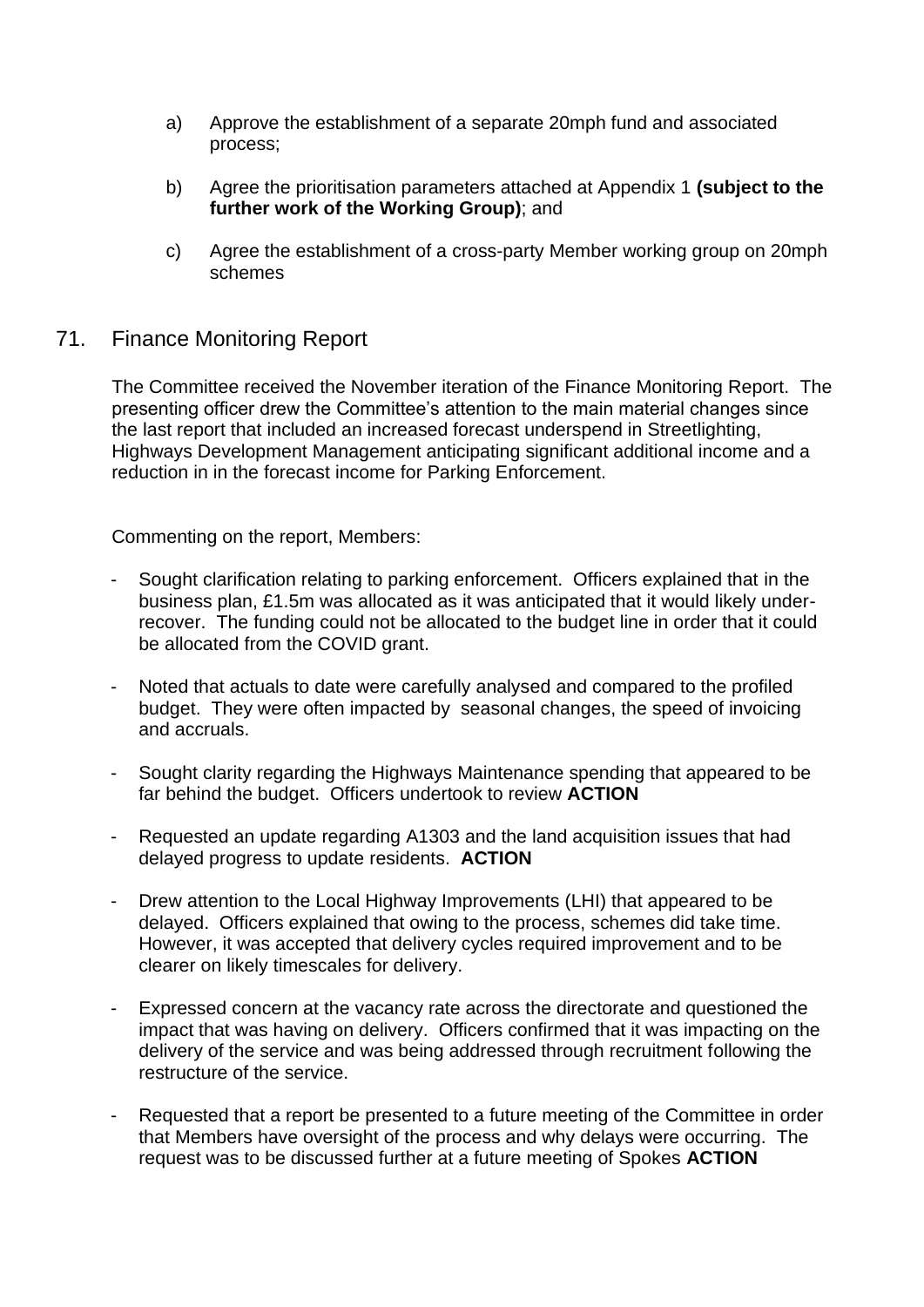It was resolved to:

Note and comment on the report

## 72. A428 Development Consent Order Position Review

The Committee received a report that informed Members of the current positions of the Council and National Highways regarding the major scheme to upgrade the A428 to a dual carriageway and future commitments from National Highways. Members noted that representatives from National Highways were invited to attend the meeting, however they were unable to do so.

In discussing the report Members:

- Noted that there were measures that could be undertaken relating to diversion management to prevent 'rat-running' and officers undertook to provide further details. **ACTION**
- Drew attention to section 2.23 of the report that addressed environmental issues and commented that although decarbonisation was mentioned, noise or air pollution was not. The presenting officer confirmed there were plans that could be shared.
- Questioned the modelling statement and expressed concern regarding the robustness of the monitoring system. The presenting officer undertook to provide a briefing note. **ACTION**
- In drawing attention to LTN/120 and National Highways resistance to incorporating in the project, questioned whether Designated Funds could be applied for. Officers explained that there was a risk that Designated Funds were seen as a panacea. The fund was a competitive bid system that was over-subscribed. A total of £500m had been secured for NMU feasibility studies and it was essential for a framework to be in place to manage legacy commitments.
- Sought assurance that temporary weight restrictions would be considered for use to manage vehicle movements and routes.

It was resolved to:

- a) Note the update on the A428 DCO, and National Highways commitments for future investment; and
- b) Note in principle support subject to conditions, and delegate to the Executive Director for Place & Economy confirmation of the position prior to the final deadline, if outstanding matters are satisfactorily resolved, in consultation with the Chair and Vice-Chair of Highways & Transport